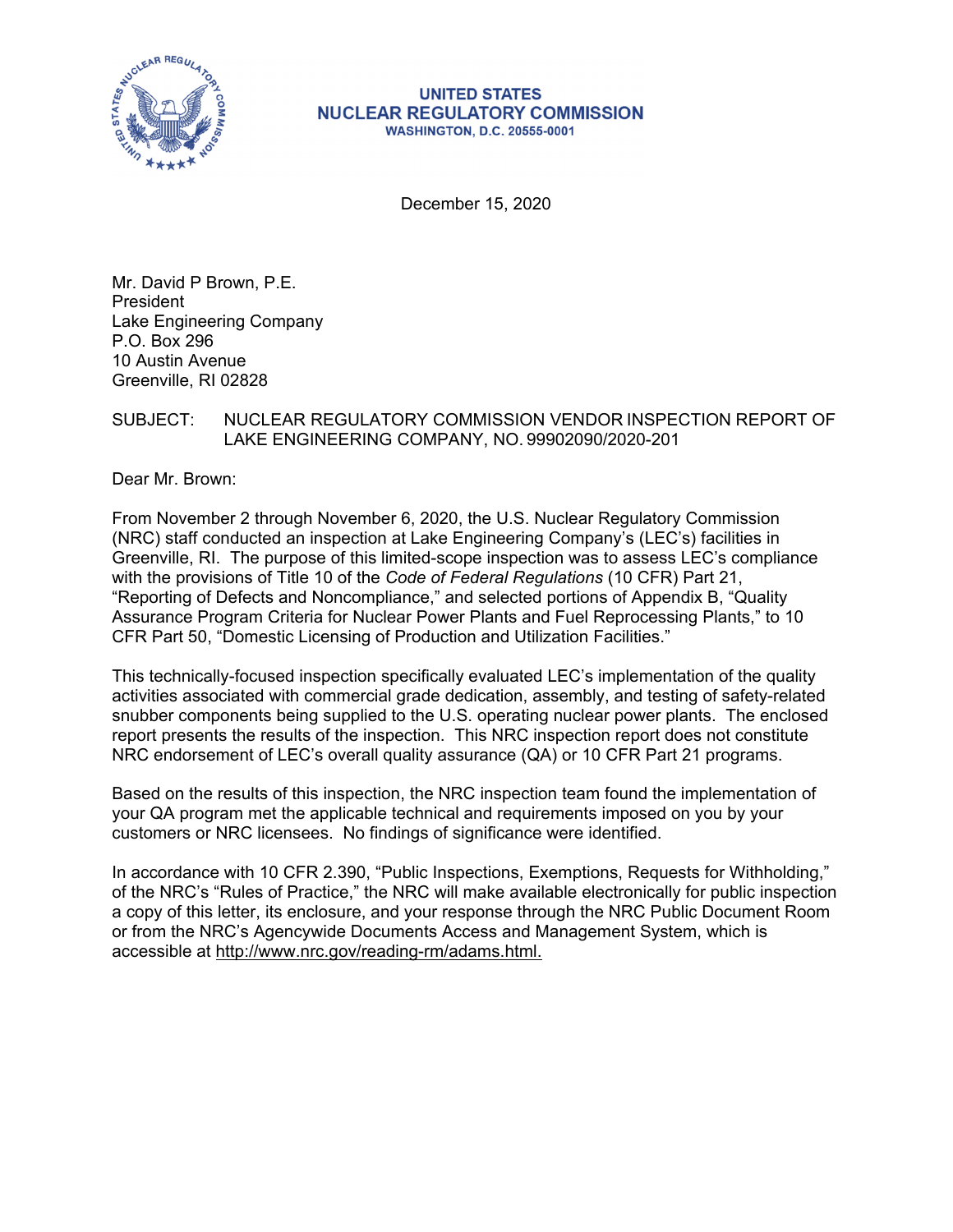If you have any questions concerning this matter, please contact Mr. Aaron Armstrong of my staff at (301) 415-8396.

Sincerely,

## */RA/*

Kerri A. Kavanagh, Chief Quality Assurance and Vendor Inspection Branch Division of Reactor Oversight Office of Nuclear Reactor Regulation

Docket No.: 99902090

EPID No.: I-2020-001-0158

Enclosure:

1. Inspection Report No. 99902090/2020-201 and Attachment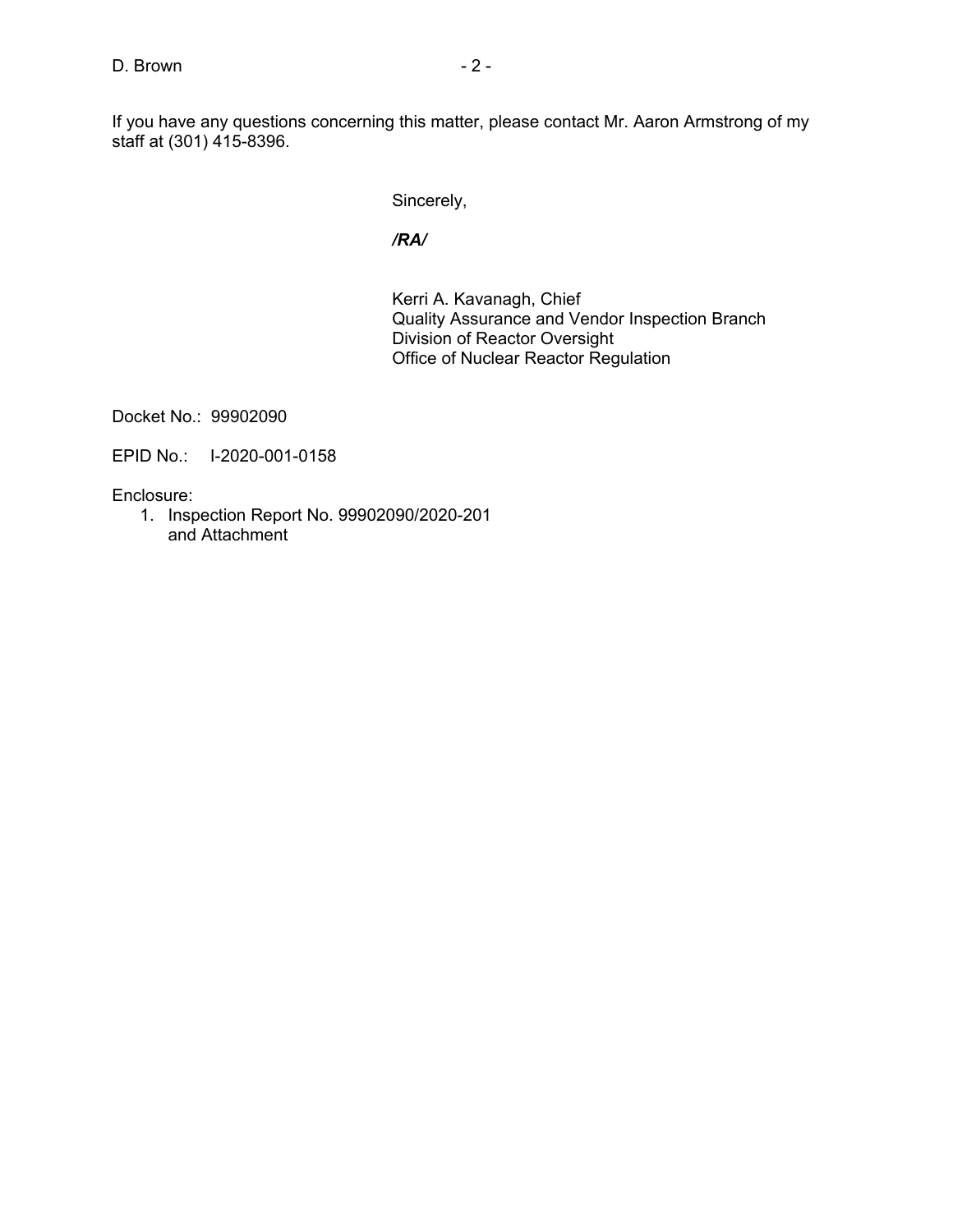SUBJECT: NUCLEAR REGULATORY COMMISSION VENDOR INSPECTION REPORT OF LAKE ENGINEERING Company, NO. 99902090/2020-201 DATED: DECEMBER 15, 2020

DISTRIBUTION: ASakadales ConE\_Resource NRR\_DRO\_IQVB Distribution dbrown@lakeengineeringri.com

## **ADAMS Accession No.: ML20338A396** NRR-106

|               | <b>OFFICE NRR/DEX/EMIB</b> | NRR/DRO/IQVB     | NRR/DRO/IQVB |  |  |  |  |
|---------------|----------------------------|------------------|--------------|--|--|--|--|
| <b>NAME</b>   | GBedi                      | YLaw             | PPrescott    |  |  |  |  |
| <b>DATE</b>   | 12/10/2020                 | 12/10/2020       | 12/14/2020   |  |  |  |  |
| <b>OFFICE</b> | NRR/DRO/IQVB               | NRR/DRO/IQVB     |              |  |  |  |  |
| <b>NAME</b>   | AArmstrong                 | <b>KKavanagh</b> |              |  |  |  |  |
| <b>DATE</b>   | 12/10/2020                 | 12/15/2020       |              |  |  |  |  |
| ------ ---    |                            |                  |              |  |  |  |  |

#### **OFFICIAL RECORD COPY**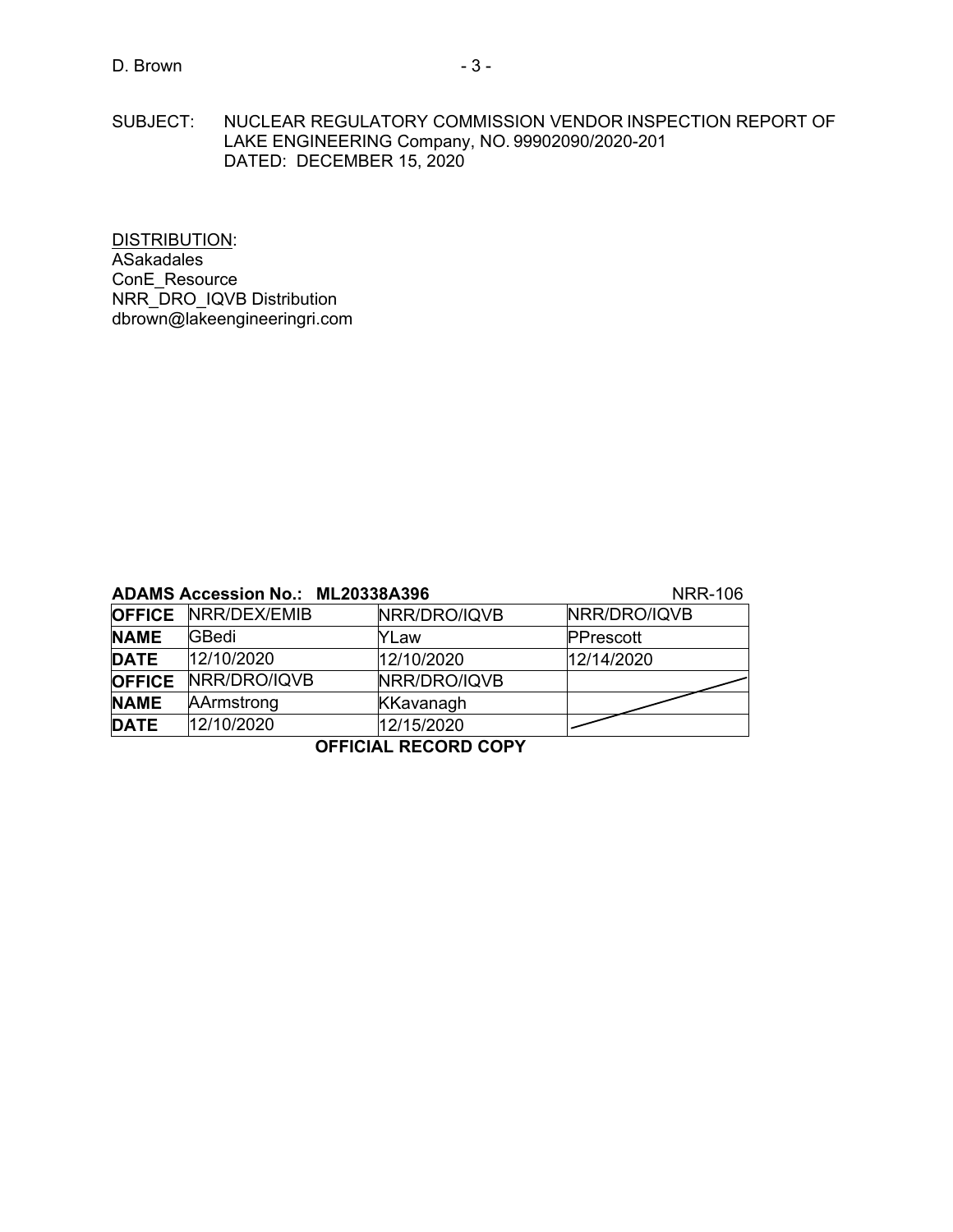#### **U.S. NUCLEAR REGULATORY COMMISSION OFFICE OF NUCLEAR REACTOR REGULATION DIVISION OF REACTOR OVERSIGHT QUALITY ASSURANCE AND VENDOR INSPECTION REPORT**

| Docket No.:                       | 99902090                                                                                                                                                                    |                                              |  |
|-----------------------------------|-----------------------------------------------------------------------------------------------------------------------------------------------------------------------------|----------------------------------------------|--|
| Report No.:                       | 99902090/2020-201                                                                                                                                                           |                                              |  |
| Vendor:                           | Lake Engineering Company<br>P.O. Box 296<br>10 Austin Avenue<br>Greenville, RI 02828                                                                                        |                                              |  |
| Vendor Contact:                   | Mr. David P. Brown, P.E.<br>President<br>Lake Engineering Company<br>Email: dbrown@lakeengineeringri.com                                                                    |                                              |  |
| <b>Nuclear Industry Activity:</b> | The Lake Engineering Company facility is located in Greenville,<br>Rhode Island. This facility provides safety-related snubber<br>components for U.S. nuclear power plants. |                                              |  |
| <b>Inspection Dates:</b>          | November 2-6, 2020                                                                                                                                                          |                                              |  |
| <b>Inspection Team Leader</b>     | Aaron Armstrong                                                                                                                                                             | NRR/DRO/IQVB Team Lead                       |  |
| Inspectors:                       | <b>Paul Prescott</b><br><b>Yiu Law</b><br>Gurjendra Bedi                                                                                                                    | NRR/DRO/IQVB<br>NRR/DRO/IQVB<br>NRR/DEX/EMIB |  |
| Approved by:                      | Kerri A. Kavanagh, Chief<br>Quality Assurance and Vendor Inspection Branch<br>Division of Reactor Oversight<br>Office of Nuclear Reactor Regulation                         |                                              |  |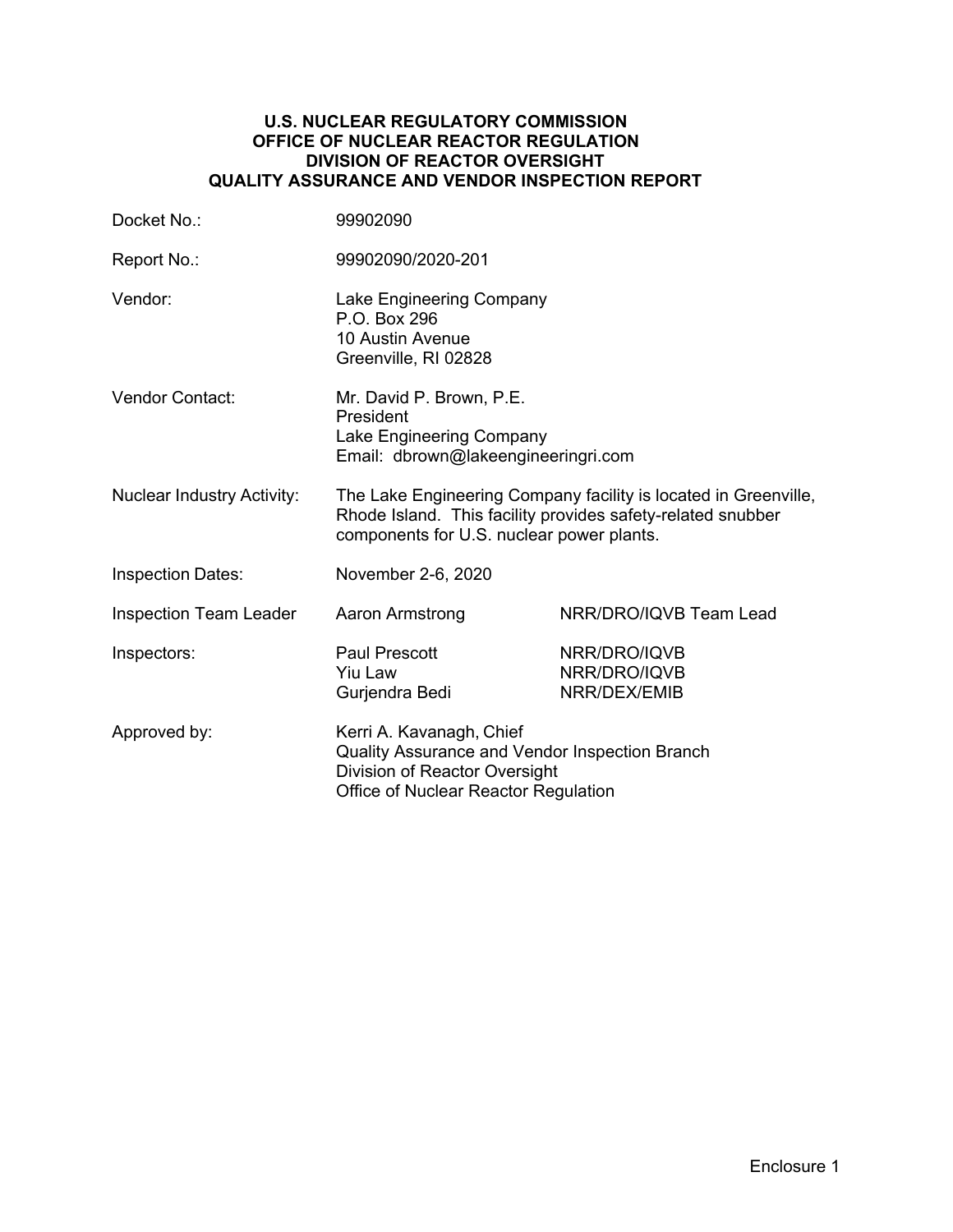# **EXECUTIVE SUMMARY**

#### LAKE ENGINEERING COMPANY 99902090/2020-201

The U.S. Nuclear Regulatory Commission (NRC) staff conducted a vendor inspection at the Lake Engineering Company (LEC) facility in Greenville, RI to verify that it had implemented an adequate quality assurance (QA) program that complies with the requirements of Appendix B, "Quality Assurance Criteria for Nuclear Power Plants and Fuel Reprocessing Plants," to Title 10 of the *Code of Federal Regulations* (10 CFR) Part 50, "Domestic Licensing of Production and Utilization Facilities" and 10 CFR Part 21, "Reporting of Defects and Noncompliance." This was the first NRC vendor inspection at LEC.

This technically-focused inspection specifically evaluated LEC's implementation of the quality activities associated with the commercial grade dedication and testing of safety-related snubber components being suppling to U.S. operating nuclear power plants.

These regulations served as the bases for the NRC inspection:

- Appendix B to 10 CFR Part 50
- 10 CFR Part 21

During the course of this inspection, the NRC inspection team implemented Inspection Procedure (IP) 43002, "Routine Inspections of Nuclear Vendors," dated January 27, 2017; IP 43004, "Inspection of Commercial-Grade Dedication Programs," dated January 27, 2017; and IP 36100, "Inspection of 10 CFR Part 21 and Programs for Reporting of Defects and Noncompliance," dated May 16, 2019.

The NRC inspection team concluded that LEC's QA policies and procedures comply with the applicable requirements of Appendix B to 10 CFR Part 50 and 10 CFR Part 21, and that LEC's personnel are implementing these policies and procedures effectively. The results of this inspection are summarized below.

#### 10 CFR Part 21 Program

The NRC inspection team reviewed LEC's policies and implementing procedures that govern the implementation of its 10 CFR Part 21 program to verify compliance with the requirements of 10 CFR Part 21. The NRC inspection team: 1) reviewed the 10 CFR Part 21 postings; 2) reviewed a sample of purchase orders (POs); 3) verified that LEC's nonconformance and correction action programs provide a link to the 10 CFR Part 21 program; 4) reviewed a sample of 10 CFR Part 21 evaluations; and 5) verified that LEC's employee training records show that they fully understand and are in compliance with 10 CFR Part 21 as it pertains to their jobs. No findings of significance were identified.

#### Nonconforming Materials, Parts, or Components and Corrective Action

The NRC inspection team reviewed LEC's policies and implementing procedures that govern the Nonconforming Materials, Parts, or Components and Corrective Action program to verify compliance with the requirements of Criterion XV, "Nonconforming Materials, Parts, or Components," and Criterion XVI, "Corrective Action," of Appendix B to 10 CFR Part 50. The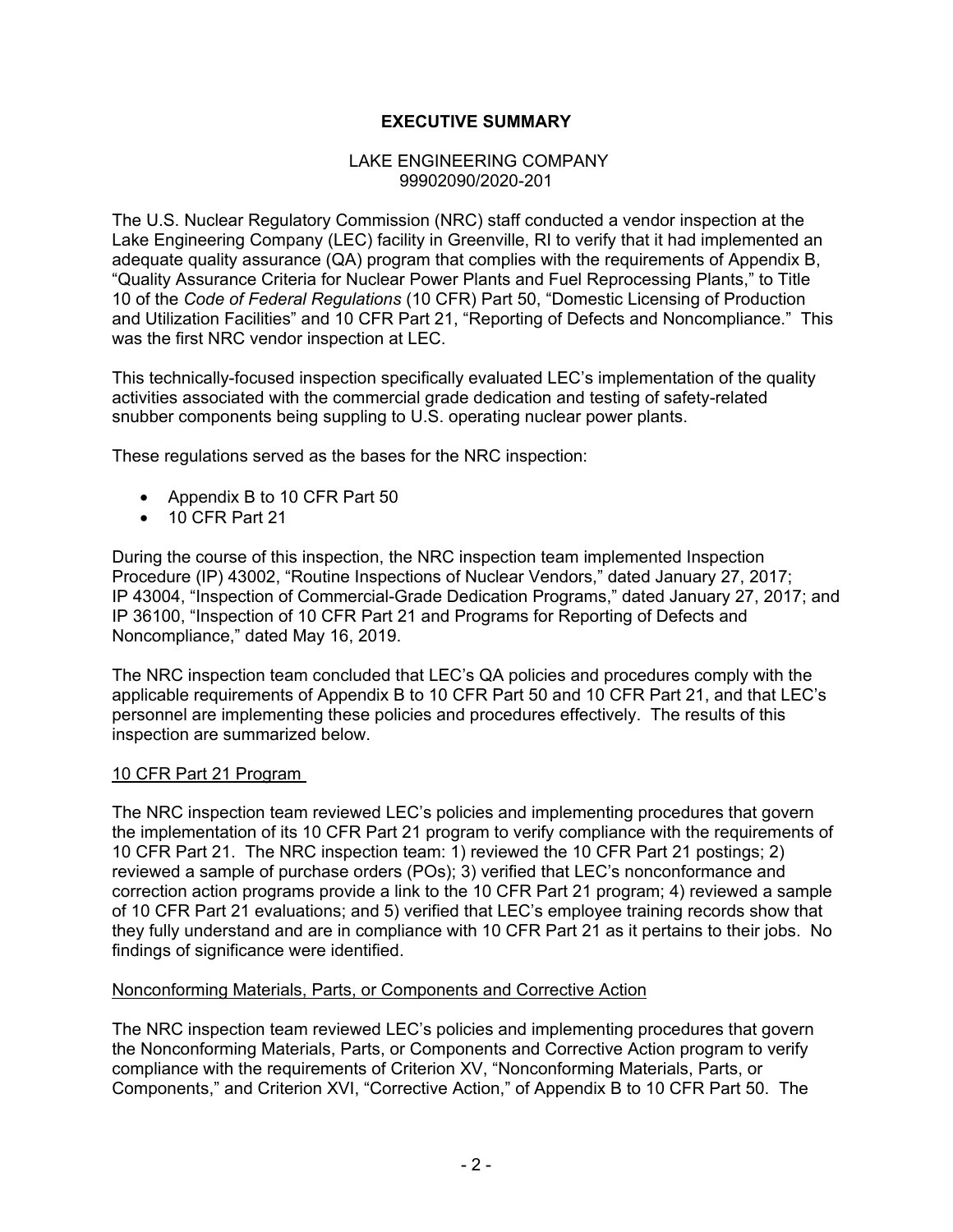NRC inspection team reviewed a sample of LEC's Nonconformance and corrective action reports. No findings of significance were identified.

## Audits

The NRC inspection team reviewed LEC's policies and implementing procedures that govern the implementation of its internal audit program to verify compliance with the regulatory requirements of Criterion VII, "Control of Purchased Material, Equipment, and Services" and Criterion XVIII, "Audits," of Appendix B to 10 CFR Part 50. The NRC inspection team reviewed the frequency of the internal audits, the independence and qualification of auditors, the audit reports' objective evidence, and verified findings were captured in the corrective action program. No findings of significance were identified.

## Design Control

The NRC inspection team reviewed LEC's policies and implementing procedures that govern the implementation of its design control program to verify compliance with the requirements of Criterion III, "Design Control," of Appendix B to 10 CFR Part 50. The NRC inspection team reviewed a sample of design change packages and calculations packages. No findings of significance were identified.

## Commercial-Grade Dedication

The NRC inspection team reviewed LEC's policies and implementing procedures that govern the commercial-grade dedication program to verify compliance with the requirements of Criterion III, "Design Control," and Criterion VII " Control of Purchased Material, Equipment, and Services," of Appendix B to 10 CFR Part 50. The NRC inspection team reviewed a sample of LEC's surveys, procurement documents and commercial-grade dedication packages. No findings of significance were identified.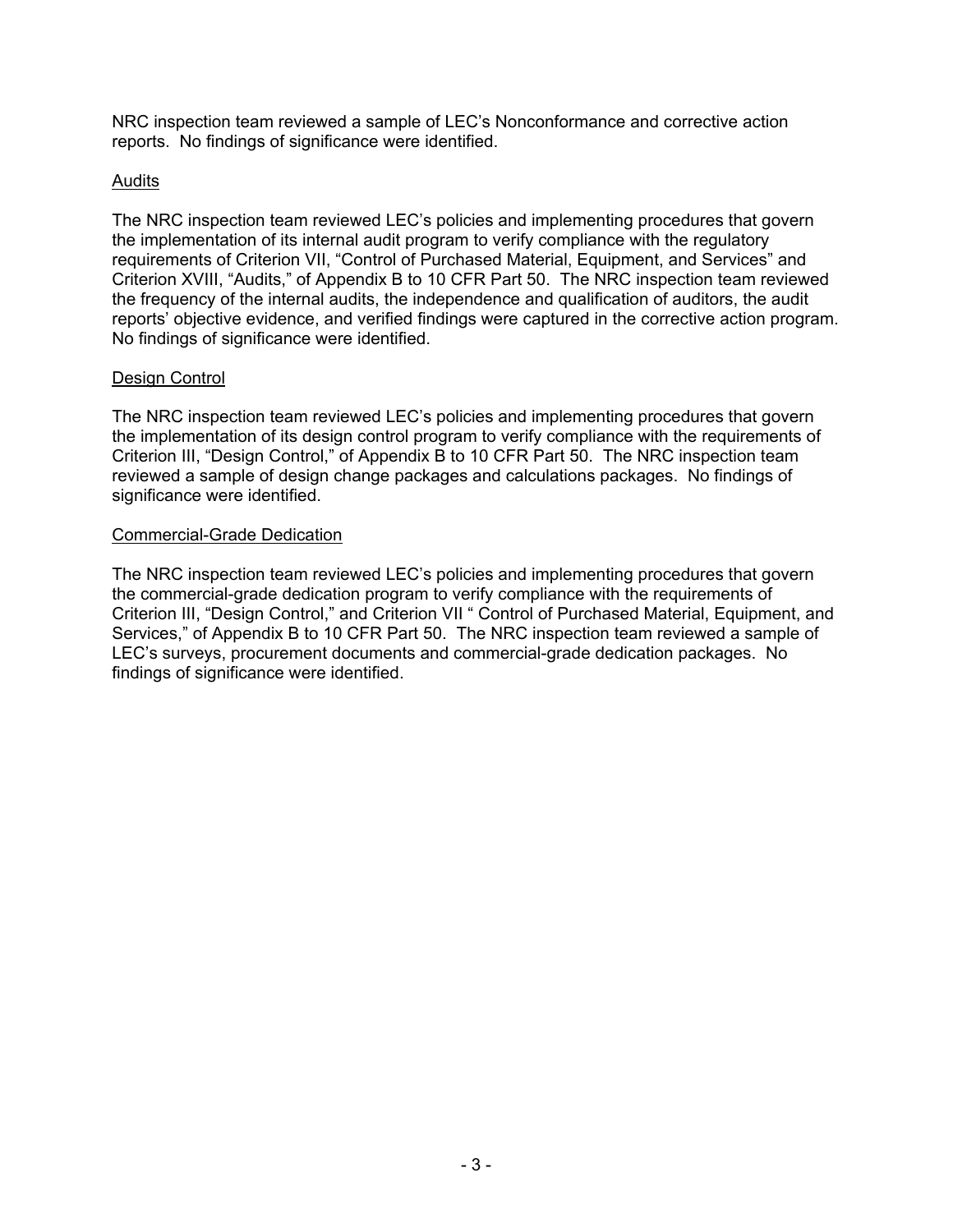# **REPORT DETAILS**

#### 1. 10 CFR Part 21 Program

#### a. Inspection Scope

The U.S. Nuclear Regulatory Commission (NRC) inspection team reviewed Lake Engineering Company's (LEC's) policies and implementing procedures that govern the implementation of its Title 10 of the *Code of Federal Regulations* (10 CFR) Part 21, "Reporting of Defects and Noncompliance," program to verify compliance with the regulatory requirements. The NRC inspection team also evaluated the 10 CFR Part 21 postings and a sample of LEC's purchase orders (POs) for compliance with the requirements of 10 CFR 21.21, "Notification of Failure to Comply or Existence of a Defect and its Evaluation,' and 10 CFR 21.31, "Procurement Documents." In addition, the NRC inspection team also verified that LEC's nonconformance and corrective action procedures provide a link to the 10 CFR Part 21 program. Furthermore, for a sample of 10 CFR Part 21 evaluations performed by LEC, the NRC inspection team verified that LEC had effectively implemented the requirements for evaluating deviations and failures to comply. The NRC inspection team also verified that LEC employees have up to date training records and that they fully understand and are in compliance with 10 CFR Part 21 as it pertains to their jobs.

The NRC inspection team also discussed the 10 CFR Part 21 program with LEC's management and technical staff. The attachment to this inspection report lists the documents reviewed and personnel interviewed by the NRC inspection team.

#### b. Observations and Findings

No findings of significance were identified.

## c. Conclusion

The NRC inspection team concluded that LEC was implementing its 10 CFR Part 21 program in accordance with the regulatory requirements of 10 CFR Part 21. Based on the limited sample of documents reviewed, the NRC inspection team also determined that LEC was implementing its policies and procedures associated with the 10 CFR Part 21 program. No findings of significance were identified.

#### 2. Nonconforming Materials, Parts, or Components and Corrective Action

#### a. Inspection Scope

The NRC inspection team reviewed LEC's policies and implementing procedures that govern the control of nonconformances and corrective action to verify compliance with the requirements of Criterion XV, "Nonconforming Materials, Parts, or Components," and Criterion XVI, "Corrective Action," of Appendix B, "Quality Assurance Criteria for Nuclear Power Plants and Fuel Reprocessing Plants," to 10 CFR Part 50, "Domestic Licensing of Production and Utilization Facilities," respectively. Additionally, the NRC inspection team interviewed LEC's personnel to verify there were designated areas to segregate and control nonconforming materials.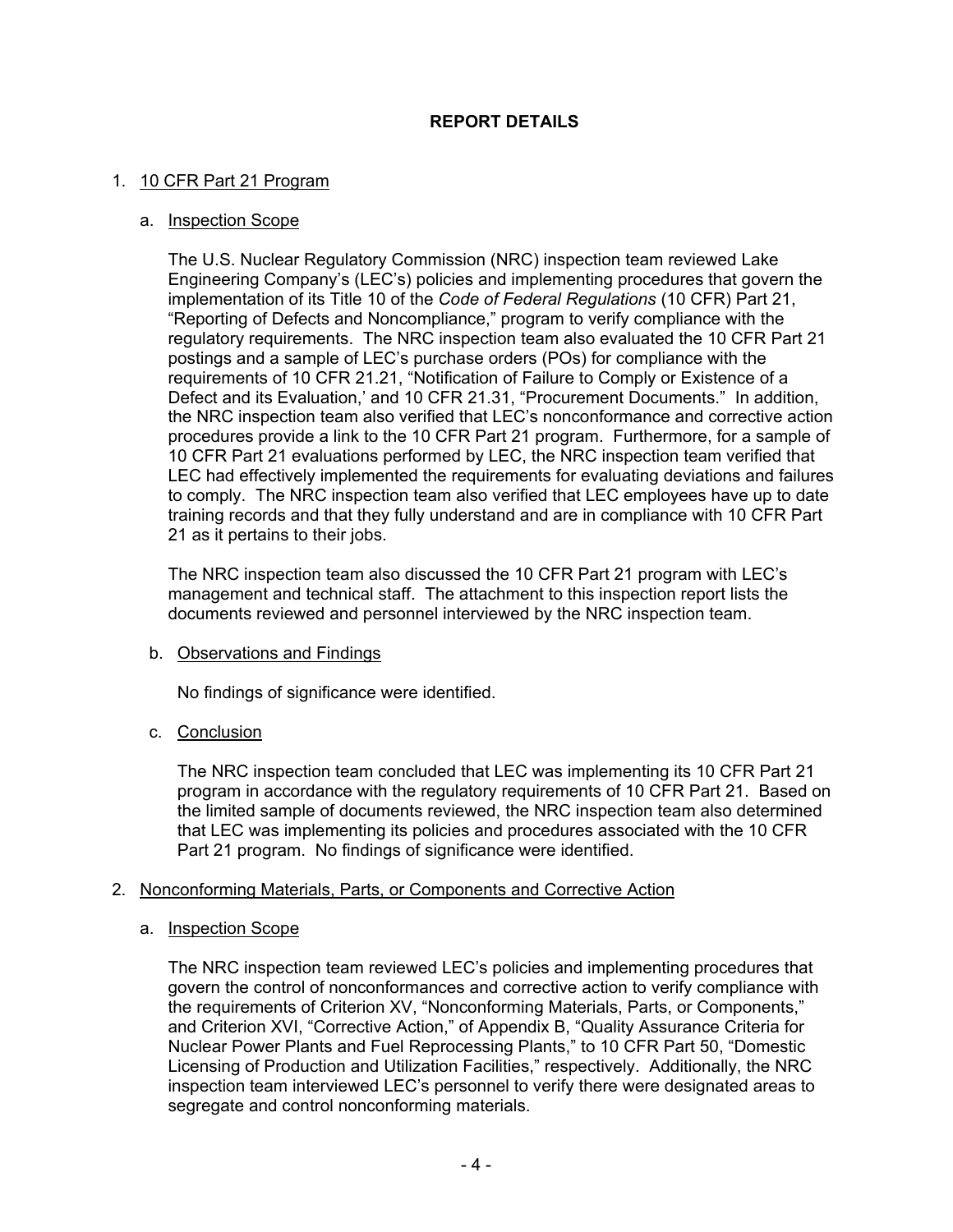The NRC inspection team reviewed Nonconformance/Corrective Action Report (NCAR) No. 2019-001 dated January 4, 2019 and the attached evaluation that provided information about Clinton plant's snubbers. The NRC inspection team reviewed LEC's corrective actions for the various batches of fluid SF-1154 fluid for potential degraded fluid conditions. The NRC inspection team also reviewed the documentation for a selected sample of snubber fluid SF1154 batch ZJS1518, that provided objective evidence that the snubber fluid SF1154, batch ZJS1518, was adequately evaluated and appropriate corrective actions implemented.

The NRC inspection team discussed the corrective action program with LEC's management and technical personnel. The attachment to this inspection report lists the documents reviewed and personnel interviewed by the NRC inspection team.

#### b. Observations and Findings

No findings of significance were identified.

#### c. Conclusion

The NRC inspection team concluded that LEC is implementing its nonconforming materials, parts, or components and corrective action program activities in accordance with the regulatory requirements of Criterion XV and Criterion XVI of Appendix B to 10 CFR Part 50. Based on the limited sample of documents reviewed and activities observed, the NRC inspection team determined that LEC is implementing its policies and procedures associated with nonconforming materials, parts, or components and corrective action program activities. No findings of significance were identified.

#### 3. Audits

#### a. Inspection Scope

The NRC inspection team reviewed LEC's policies and implementing procedures that govern its audit program to verify compliance with the requirements Criterion VII, "Control of Purchased Material, Equipment, and Services," and Criterion XVIII, "Audits," of Appendix B to 10 CFR Part 50.

The NRC inspection team reviewed a sample of audits to verify the scope, frequency and independence of the auditors from the topic they were auditing. Additionally, the NRC inspection team reviewed LEC's Approved Suppliers List (ASL) and selected a sample of suppliers to review the methodology of conducting and documenting audits to verify adequate evaluation of the sub-supplier's quality practices. The NRC inspection team reviewed LEC's process for conducting audits at an established frequency. The NRC inspection team verified that LEC had prepared and approved plans that identified the audit scope and applicable checklist criteria before the initiation of the audit activity.

The NRC inspection team also discussed the audit program and performance audits with LEC's management and technical staff. The attachment to this inspection report lists the documents reviewed and personnel interviewed by the NRC inspection team.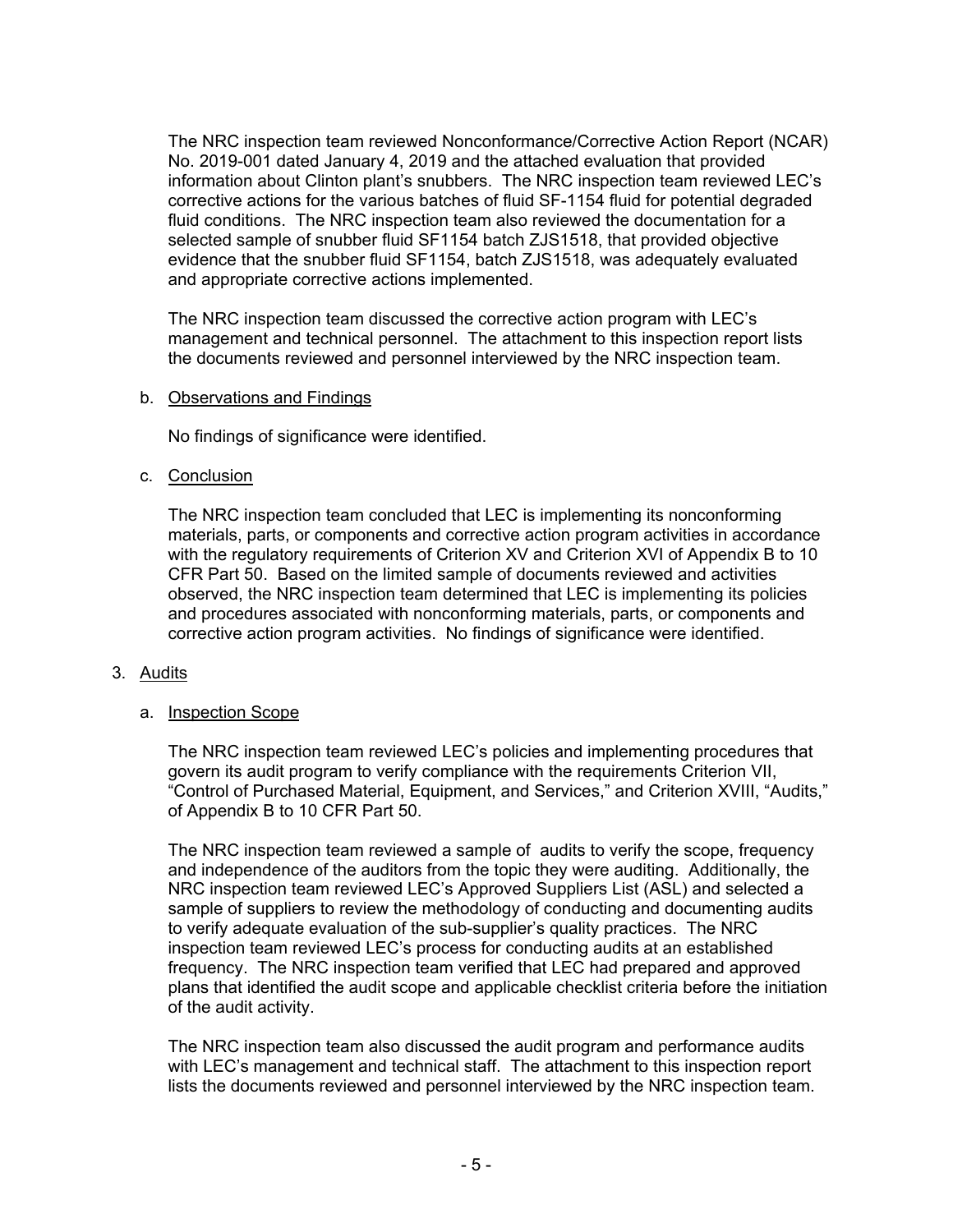## b. Observation and Findings

No findings of significance were identified.

## c. Conclusion

The NRC inspection team concluded that LEC is implementing its audit program in accordance with the regulatory requirements of Criterion VII and Criterion XVIII of Appendix B to 10 CFR Part 50. Based on the limited sample of documents reviewed and activities observed, the NRC inspection team determined that LEC is implementing its policies and procedures associated with the internal audit program. No findings of significance were identified.

## 4. Design Control

## a. Inspection Scope

The NRC inspection team reviewed LEC's policies and implementing procedures that govern the implementation of its design control to verify compliance with the requirements of Criterion III, "Design Control," of Appendix B to 10 CFR Part 50. The NRC inspection team discussed the design issues of snubbers and snubber fluid with LEC's management. The attachment to this inspection report lists the documents reviewed and personnel interviewed by the NRC inspection team.

The NRC Inspection team reviewed evaluations and evaluation methods used for the snubber fluid SF-1154 regarding the suspended particulate in fluid batches AD965, ZJS1518, 14ELVS145, and 11 KLVS146. The evaluations cover the snubbers with fluid SF1154 Batch ZJS1581 supplied by LEC and potentially used at various nuclear plants which included Three Mile Island, Nine Mile Point, Clinton, Point Beach Unit 2, Duane Arnold, and Indian Point Unit 2. The NRC inspection team reviewed the objective evidence that corrective actions were completed for the snubber fluid SF1154 batch ZJS1518 and adequately evaluated and implemented. Based on this review, the NRC inspection team determined that LEC performed an adequate evaluation of the snubber fluid SF1154 and addressed all the identified issues. The NRC inspection team concluded that all the snubbers with fluid SF-1154 (batch ZJS1518) are operational and will perform their intended function at the affected plants.

## b. Observation and Findings

No findings of significance were identified.

# c. Conclusion

The NRC inspection team concluded that LEC is implementing its design control program in accordance with the regulatory requirements of Criterion III of Appendix B to 10 CFR Part 50. Based on the limited sample of documents reviewed, the NRC inspection team also determined that LEC is implementing its policies and procedures associated with the design control program. No findings of significance were identified.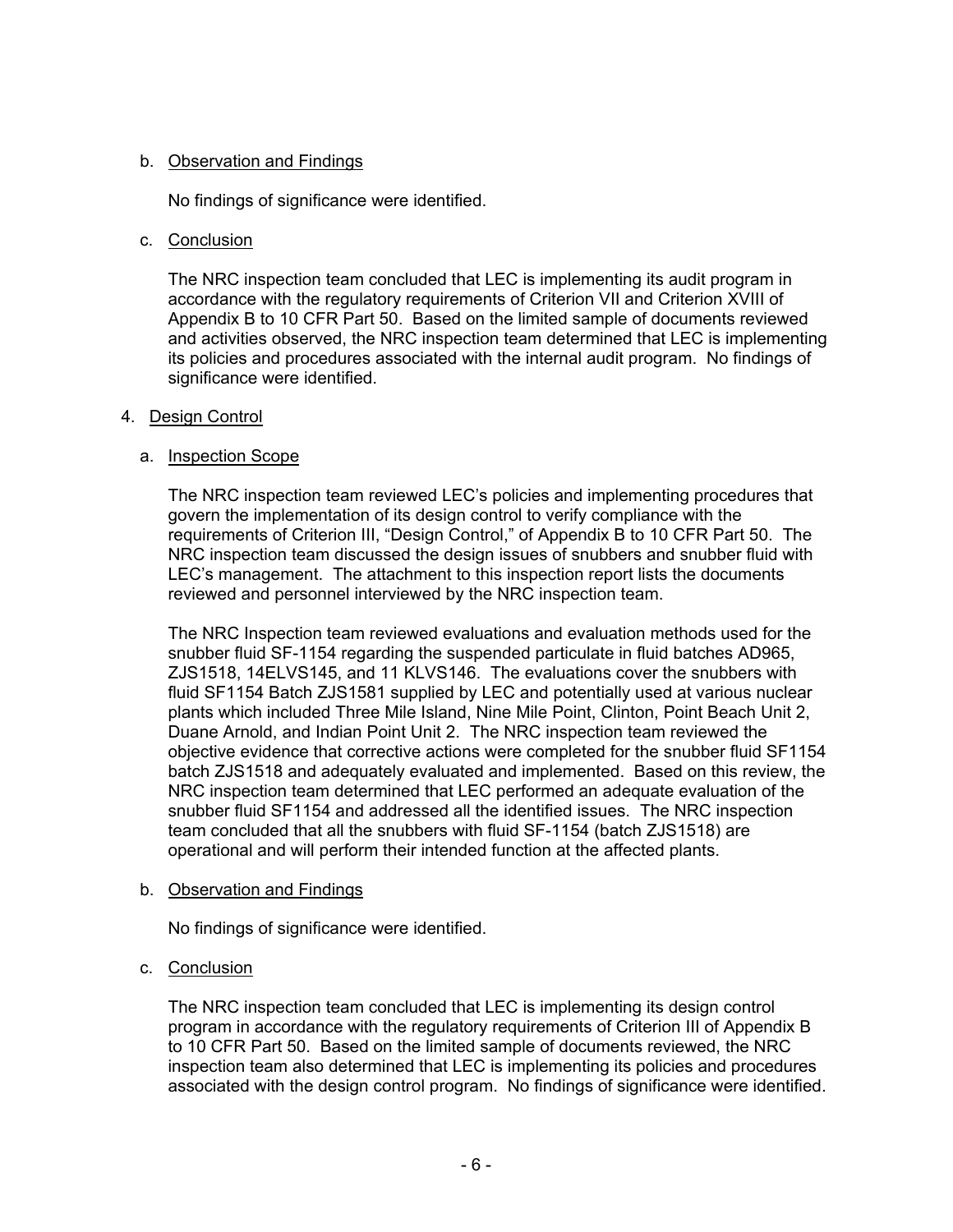# 5. Commercial-Grade Dedication

## a. Inspection Scope

The NRC inspection team reviewed LEC's policies and implementing procedures that govern the implementation of its commercial-grade dedication (CGD) to verify compliance with the requirements of Criterion III, "Design Control," and Criterion VII "Control of Purchased Material, Equipment, and Services," of Appendix B to 10 CFR Part 50. The NRC inspection team also reviewed LEC's policies and implementing procedures that govern oversight of contracted commercial items and services to verify compliance with the requirements of Criterion IV, "Procurement Document Control," and Criterion VII of Appendix B to 10 CFR Part 50. The NRC inspection team discussed the CGD process with LEC's management. The attachment to this inspection report lists the documents reviewed and personnel interviewed by the NRC inspection team.

# a.1 Commercial Grade Dedication

The NRC inspection team reviewed the CGD methodology for items and services for safety-related replacement snubber components, including the development of critical characteristics (CCs), technical evaluations, failure mode and effects analysis, acceptance criteria methods, sampling methodology, checklists, survey reports, and associated POs. The NRC inspection team reviewed the CGD process for several various snubber component product types. Components reviewed included, but were not limited to rubber seals, silicone fluid, bearings, springs, fasteners, and structural material. The NRC inspection team evaluated a sample of technical evaluations and concluded that the technical evaluations in the dedication methodology appropriately identified the CCs necessary to provide reasonable assurance that the item or service would ensure the component would perform its intended safety function.

# a.2 Commercial-Grade Surveys

The NRC inspection team reviewed procedures and controls for CGD of calibration or testing services and ensured the appropriate requirements were imposed in the procurement documents. The NRC inspection team reviewed a sample of POs to verify inclusion, as appropriate, of the scope of work and the extension of contractual requirements to subcontractors. The NRC inspection team reviewed LEC's ASL and selected a sample of suppliers to review the methodology of conducting and documenting surveys. The NRC inspection team reviewed LEC's process of selecting and approving commercial suppliers and service providers. The NRC inspection team verified that LEC had prepared and approved plans that identify the scope and applicable CCs to be verified before initiation of the survey.

# b. Observation and Findings

In the NRC inspection team's review of the CGD process, it was identified that the current procedure, LEC-IMP-001, "Dedication of Commercial Grade Items and Services," Revision 9, did not have the correct definition for *commercial grade item*. The NRC inspection team also identified that the technical evaluation form for high pressure Lenz fittings did not include recording of the pressure test. However, there were no recent CGD activities performed for the fittings. The previous version of the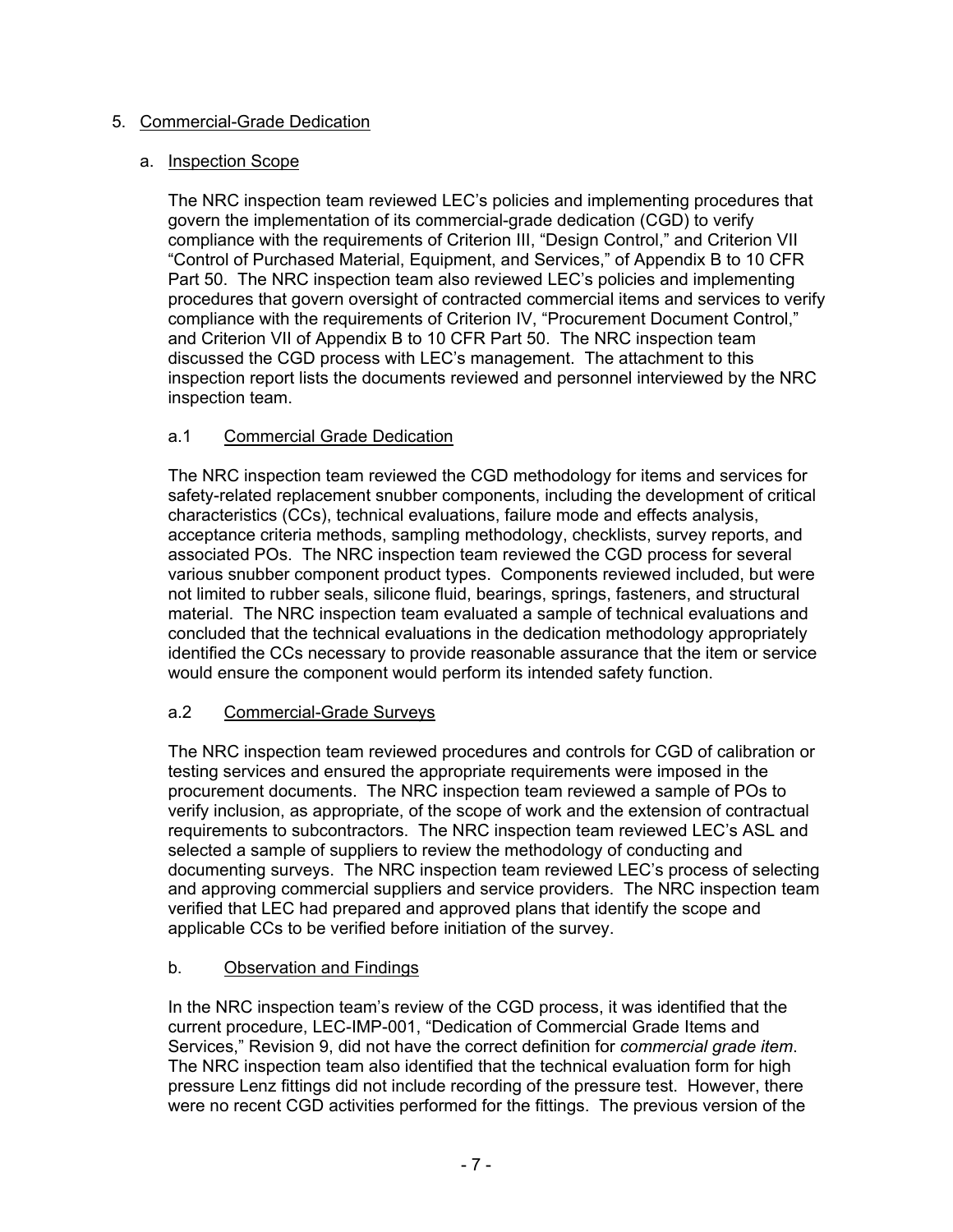form had the pressure test included. Therefore, no fittings were inadequately dedicated. On the technical evaluation form for phenolic backup rings, the recording of the results of the Fourier-transform infrared spectroscopy (FTIR) analysis as a critical characteristic was missing. However, the associated LEC-IMP-001 procedure had a FTIR test analysis as a CC to verify. No previous CGD activities were performed. Therefore, no rings were inadequately dedicated. The quality assurance manager initiated Nonconformance/Corrective Action Report (NCAR) No. 2020-010 and actions were immediately implemented to correct the procedural deficiencies.

#### c. Conclusion

The NRC inspection team concluded that LEC is implementing its CGD program activities in accordance with the regulatory requirements of Criterion III and Criterion VII of Appendix B to 10 CFR Part 50. Based on the limited sample of documents reviewed and activities observed, the NRC inspection team determined that LEC is implementing its policies and procedures associated with CGD program and oversight of contracted activities. No findings of significance were identified.

#### 6. Entrance and Exit Meetings

On November 2, 2020, the NRC inspection team discussed the scope of the inspection with Mr. David Brown, President, and Ms. Patricia Guay, Quality Assurance Manager of LEC's management. On November 6, 2020, the NRC inspection team presented the inspection results and observations during an exit meeting with Mr. David Brown and Ms. Patricia Guay of LEC's management. The attachment to this report lists the attendees of the entrance and exit meetings, as well as those individuals whom the NRC inspection team interviewed.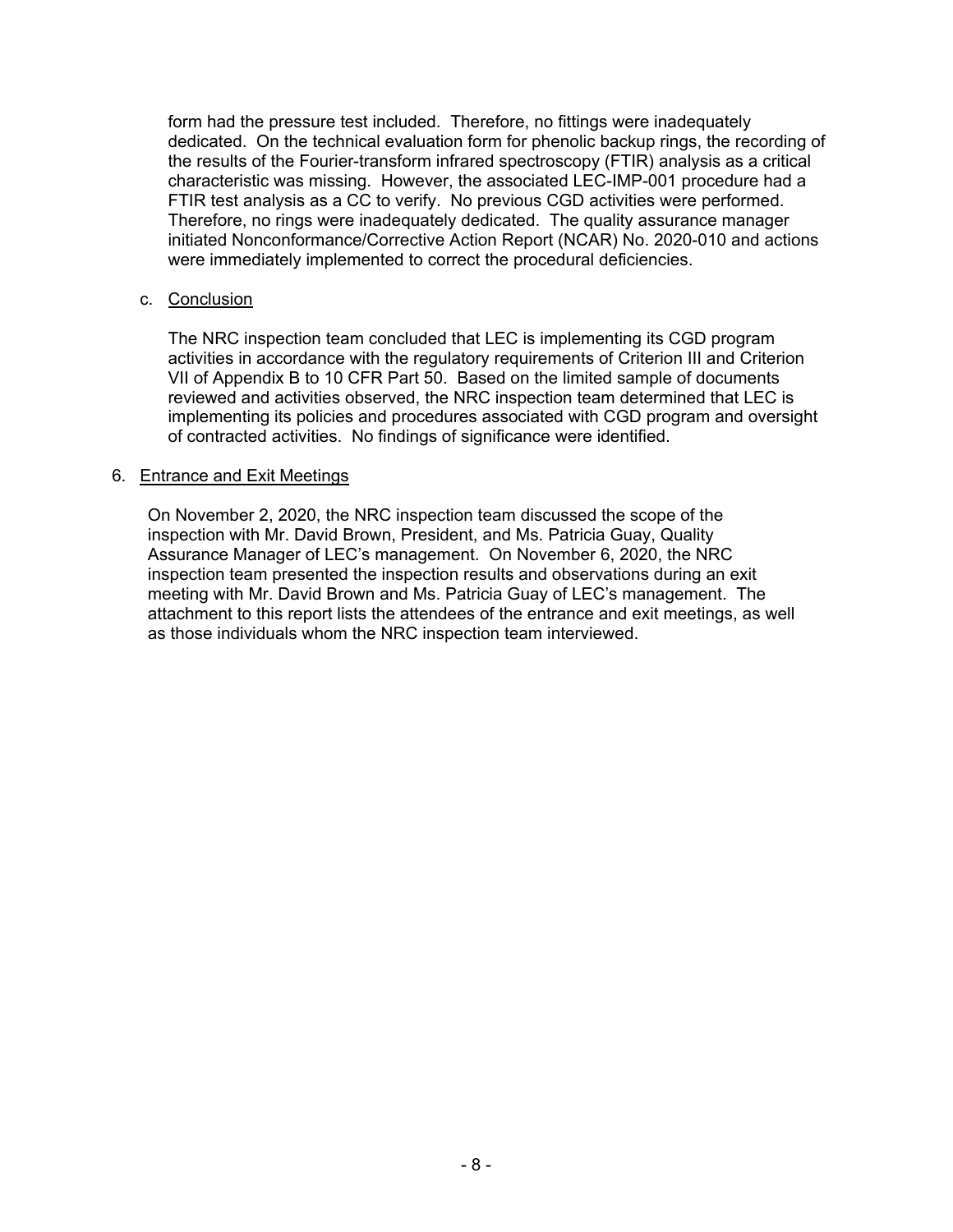# **ATTACHMENT**

| <b>Name</b>          | Title                               | <b>Affiliation</b>  | <b>Entrance</b> | Exit I | <b>Interviewed</b> |
|----------------------|-------------------------------------|---------------------|-----------------|--------|--------------------|
| Aaron Armstrong      | <b>Inspection Team</b><br>Leader    | <b>NRC</b>          | X               | Х      |                    |
| <b>Paul Prescott</b> | Inspector                           | <b>NRC</b>          | X               | х      |                    |
| Yiu Law              | Inspector                           | <b>NRC</b>          | x               | х      |                    |
| Gurjendra Bedi       | <b>Technical Staff</b>              | <b>NRC</b>          |                 |        |                    |
| Kerri Kavanagh       | <b>Branch Chief</b>                 | <b>NRC</b>          |                 | Х      |                    |
| David Brown          | President                           | Lake<br>Engineering | X               | x      |                    |
| Patricia Guay        | <b>Quality Assurance</b><br>Manager | Lake<br>Engineering |                 |        |                    |

## 1. Entrance/Exit Meeting Attendees and Persons Interviewed

## 2. INSPECTION PROCEDURES USED

- Inspection Procedure (IP) 36100, "Inspection of 10 CFR Part 21 and Programs for Reporting Defects and Noncompliance," dated May 16, 2019
- IP 43002, "Routine Inspections of Nuclear Vendors," dated January 27, 2017
- IP 43004, "Inspection of Commercial-Grade Dedication Programs," dated January 27, 2017

## 3. DOCUMENTS REVIEWED

## Policies and Procedures

- Quality Procedure Manual (QPM) 8.0, "Operations," dated July 21, 2017
- LEC-IMP-1, "Dedication of Commercial Grade Items and Services," Revision 9
- LEC-IMP-24, "Technical Evaluation of Like-for-Like Commercial Grade Items and Services for Use in Safety-Related Applications," Revision 0
- LEC-IMP-24, Evaluation No. 1, "Lenz Fittings," Revision 0
- LEC-IMP-24, Evaluation No. 2, "Rubber Seals," Revision 0
- LEC-IMP-24, Evaluation No. 3,"Silicone Seals," Revision 0
- LEC-IMP-24, Evaluation No. 4, "Bearings," Revision 0
- LEC-IMP-24, Evaluation No. 5, "Control Valve Lockup Springs," Revision 0
- LEC-IMP-24, Evaluation No. 6, "Reservoir Sight Glass," Revision 0
- LEC-IMP-24, Evaluation No. 7, "Fasteners not in Primary Load Path," Revision 0
- LEC-IMP-24, Evaluation No. 8, "External Retaining Rings," Revision 0
- LEC-IMP-24, Evaluation No. 9, "Structural Material," Revision 0
- LEC-IMP-24, Evaluation No. 10, "Calibration Service Not Accredited per ISO/IEC 17025," Revision 0
- LEC-IMP-24, Evaluation No. 11, "Laboratory and Calibration Service Accredited per ISO/IEC 17025," Revision 0
- LEC-IMP-24, Evaluation No. 12, "Machining Service," Revision 0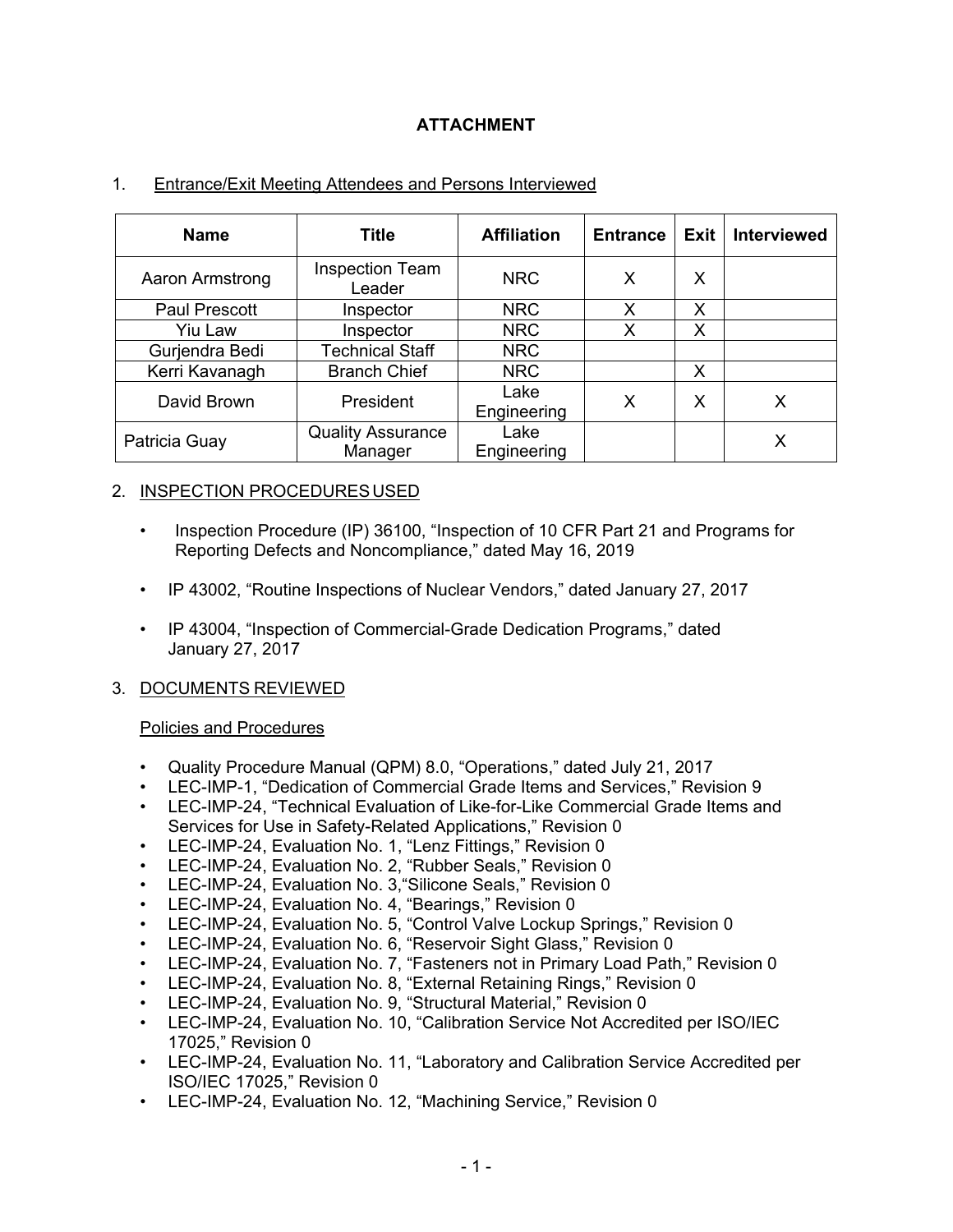- LEC-IMP-24, Evaluation No. 13, "Case Hardening Service," Revision 0
- LEC-IMP-24, Evaluation No. 14, "Phenolic Backup Rings for Anker-Holth Snubbers," Revision 0

# Design Documents

- Cutiss-Wright (Enertech), Event Notice No. 54001, April 15, 2019 for Snubber Fluid SF1154 Batch 14ELVS145 (Momentive)
- Engineering Report, DOC No. ER-07127-01, Performance Testing of Fronek A/DE Hydraulic Snubbers Utilizing Snubber Fluid GE SF1154, Batch AD965, dated January 21, 2008.
- Anvil Report PE 07-45-1, Evaluation of the Fig 200N Model PH74 Snubber used SF-1154 Silicon Fluid Batch AD965, dated June 18, 2007.
- Anvil Report PE 07-45-2, Evaluation of the Fig 200N Configuration "A" Snubber with SF-1154 Silicon Fluid Batch AD965, dated June 18, 2007.
- Anvil Report PE 07-45-4, Evaluation of the Fig 200N Model PH72 Snubber Valves used with SF-1154 Silicon Fluid Batch AD965, dated June 18, 2007.

# Nonconformances/Corrective Actions

- Nonconformance/Corrective Action Report No. 2019-003, dated November 1, 2019
- Nonconformance/Corrective Action Report No. 2020-009, dated August 3, 2020
- Nonconformance/Corrective Action Report No. 2020-002, dated April 9, 2020
- Nonconformance/Corrective Action Report No. 2020-001, dated January 4, 2019
- Nonconformance/Corrective Action Report No. 2017-006, dated March 6, 2017
- Nonconformance/Corrective Action Report No. 2018-003, dated June 13, 2018

# Corrective Actions Generated during this Inspection

• Nonconformance/Corrective Action Report No. 2020-010, dated November 3, 2020

# 10 CFR Part 21 Reports

- Part 21 Lake Engineering Company Report for Degraded Snubber Fluid Batch 14ELVS145 (Momentive) dated May 1, 2017 (ADAMS Accession No.ML17128A465)
- Part 21 Lake Engineering Company Report for Degraded Snubber Fluid SF1154 Batch ZJS1518 (Momentive) dated March 5, 2017 (ADAMS Accession No. ML19077A096)
- Part 21 Lake Engineering Company Report for Degraded Snubber Fluid SF1154 Batch 11ELVS146 (Momentive) dated July 25, 2018 (ADAMS Accession No. ML18211A302)
- Letter to NRC, "Interim Notification per 10 CFR Part 21 Degraded Snubber SF1154 Hydraulic Fluid Batch No. ZJS1518," dated March 5, 2019 (ADAMS Accession No. ML19077A096)
- Letter to NRC, "Second Interim Notification per 10 CFR Part 21 Degraded Snubber SF1154 Hydraulic Fluid Batch No. ZJS1518," dated May 6, 2019 (ADAMS Accession No. ML19136A044)
- Letter to NRC, "Third Interim Notification per 10 CFR Part 21 Degraded Snubber SF1154 Hydraulic Fluid Batch No. ZJS1518," dated July 5, 2019 (ADAMS Accession No. ML19199A034)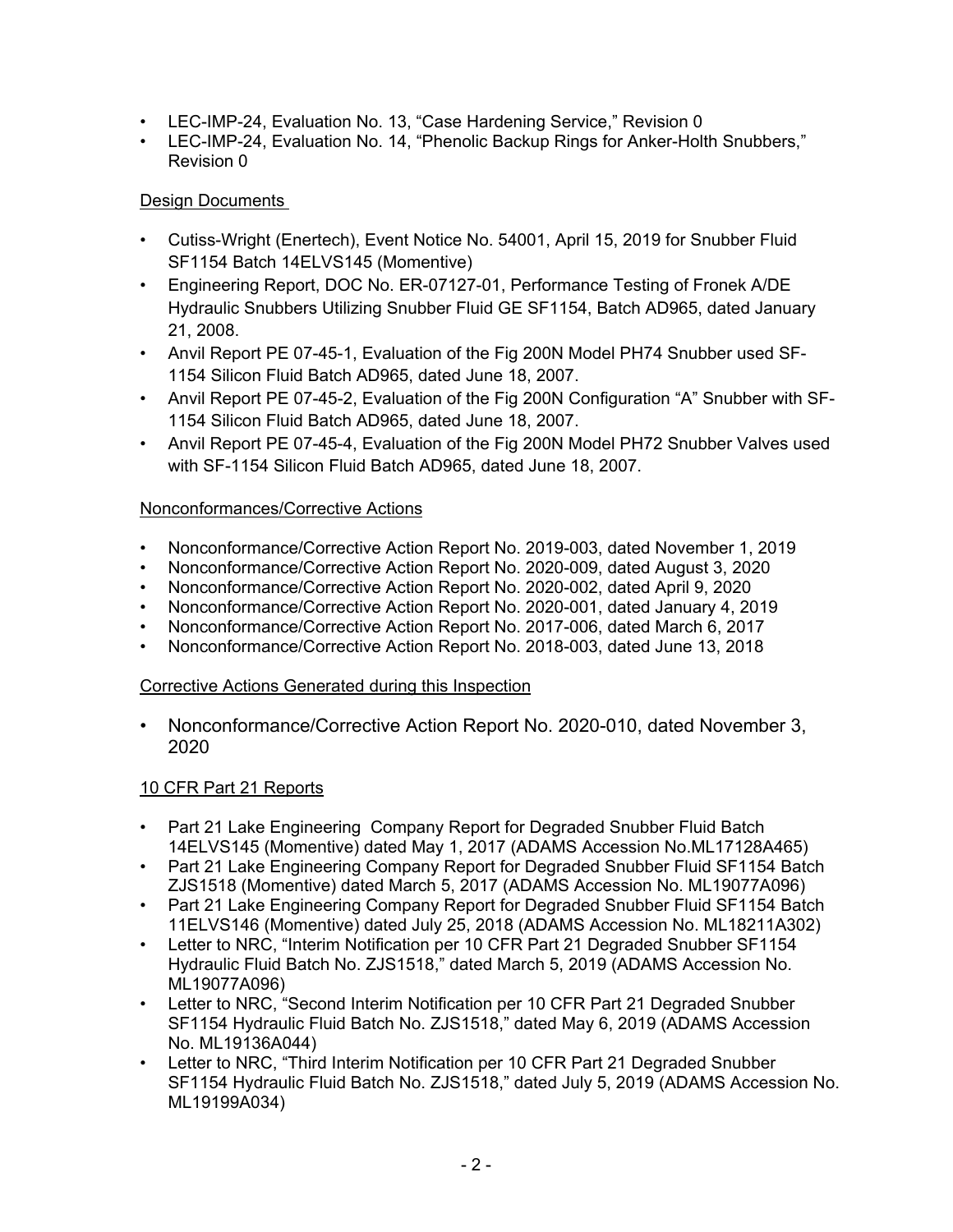- Letter to NRC, "Third (Fourth) Interim Notification per 10 CFR Part 21 Degraded Snubber SF1154 Hydraulic Fluid Batch No. ZJS1518," dated September 9, 2019 (ADAMS Accession No. ML19263A666)
- Letter to NRC, "Potential Degraded Snubber SF1154 Hydraulic Fluid Batch No. ZJS1518 Final Report per 10 CFR Part 21," dated November 7, 2019 (ADAMS Accession No. ML19325C094)
- Letter to NRC, "Interim Notification per 10 CFR Part 21 Degraded Snubber SF1154 Hydraulic Fluid Batch No. 16DLVS852," dated January 3, 2020 (ADAMS Accession No. ML20021A045)
- Letter to NRC, "Second Interim Notification per 10 CFR Part 21 Degraded Snubber SF1154 Hydraulic Fluid Batch No. 16DLVS852," dated March 20, 2020 (ADAMS Accession No. ML20097B691)
- Letter to NRC, "Third Interim Notification per 10 CFR Part 21 Degraded Snubber SF1154 Hydraulic Fluid Batch No. 16DLVS852," dated June 4, 2020 (ADAMS Accession No. ML20171A401)
- Letter to NRC, "Fourth Interim Notification per 10 CFR Part 21 Degraded Snubber SF1154 Hydraulic Fluid Batch No. 16DLVS852," dated August 3, 2020 (ADAMS Accession No. ML20234A353)
- Letter to NRC, "Degraded Snubber SF1154 Hydraulic Fluid Batch No. 16DLVS852 Final Report per 10 CFR Part 21," dated October 14, 2020 (ADAMS Accession No. ML20304A161)
- Letter to NRC, "Interim Notification per 10 CFR Part 21 Degraded Snubber SF1154 Hydraulic Fluid Batch No. ZJS1518," dated March 5, 2019 (ADAMS Accession No. ML19077A096)
- Letter to NRC, "Interim Notification per 10 CFR Part 21 Degraded Snubber SF1154 Hydraulic Fluid Batch No. 17BLVS293," dated June 8, 2020 (ADAMS Accession No. ML20178A308)
- Letter to NRC, "Second Interim Notification per 10 CFR Part 21 Degraded Snubber SF1154 Hydraulic Fluid Batch No. 17BLVS293," dated August 7, 2020 (ADAMS Accession No. ML20241A081)
- Letter to NRC, "Third Interim Notification per 10 CFR Part 21 Degraded Snubber SF1154 Hydraulic Fluid Batch No. 17BLVS293," dated October 6, 2020 (ADAMS Accession No. ML20296A276)

Procurement Documents (PO)

- PO 00352068, dated April 26, 2016 (Energy Northwest)
- PO 4500431322, dated February 6, 2018 (Dominion)
- PO 4500526432, dated May 6, 2018 (Dominion)
- PO 02386498 dated August 17, 2018 for sub-supplier
- PO 02390478, dated December 6, 2018 (FPL/NextEra)
- PO 4500001798, dated November 15, 2016 for sub-supplier
- PO 2472, dated February 22, 2012 for sub-supplier
- Receiving Examination Report for PO 2472, dated March 7, 2012
- PO 2736, dated October 22, 2015 for sub-supplier
- Receiving Examination Report for PO 2736, dated December 9, 2015
- PO 3009, dated July 9, 2020 for sub-supplier
- PO 3023, dated September 10, 2020 for sub-supplier
- PO 3026, dated October 13, 2020 for sub-supplier
- PO 3027, dated October 13, 2020 for sub-supplier